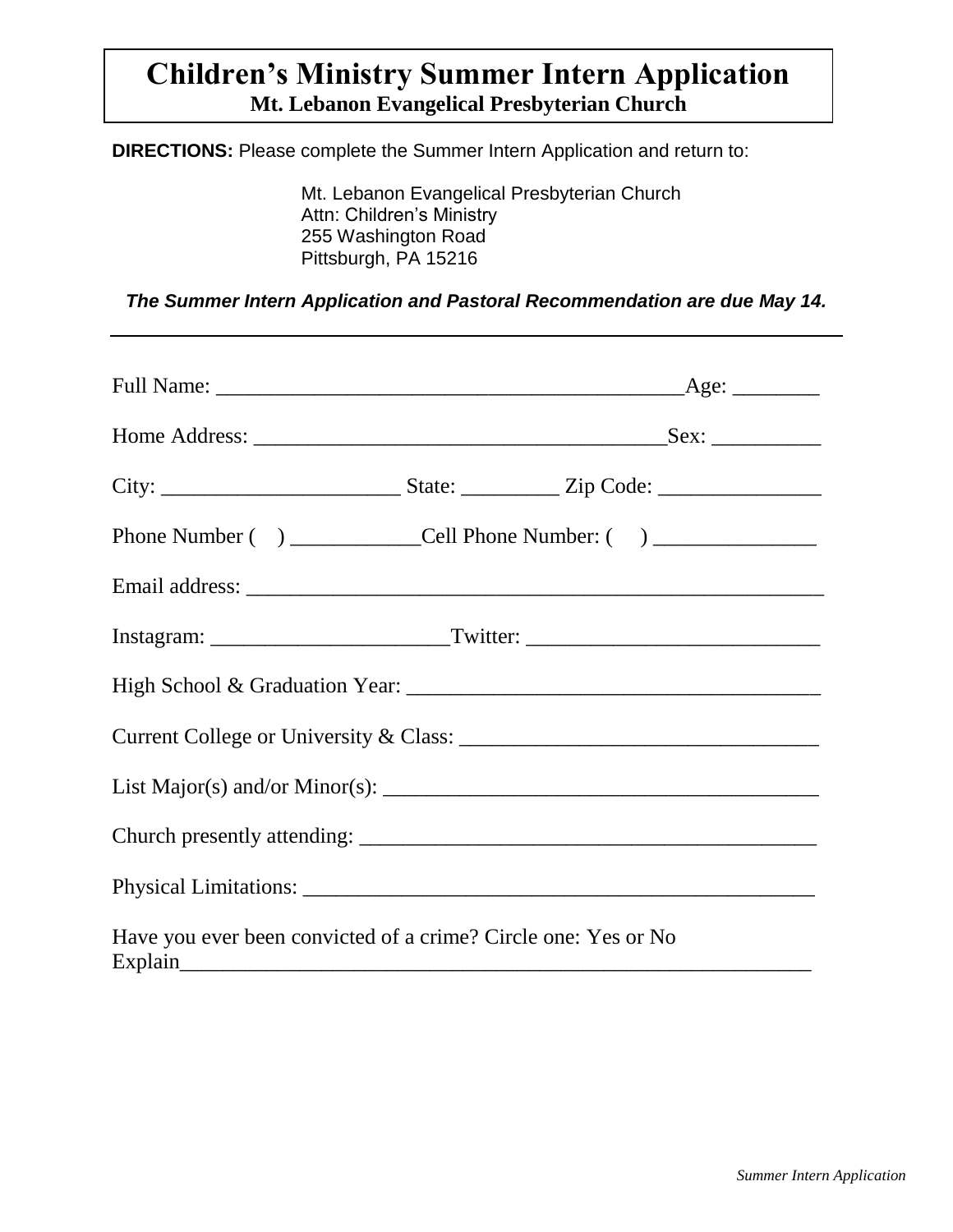In the space provided, please complete the following statements based on your understanding of the Christian faith and your knowledge of Scriptures.

*I believe Jesus Christ is*

*I believe the significance of His life and work is*

*I believe the Bible is*

*A person is a Christian if*

What experiences have you had sharing your faith in Jesus Christ?

Describe the essentials of the gospel message that you would communicate to a child that does not know Christ.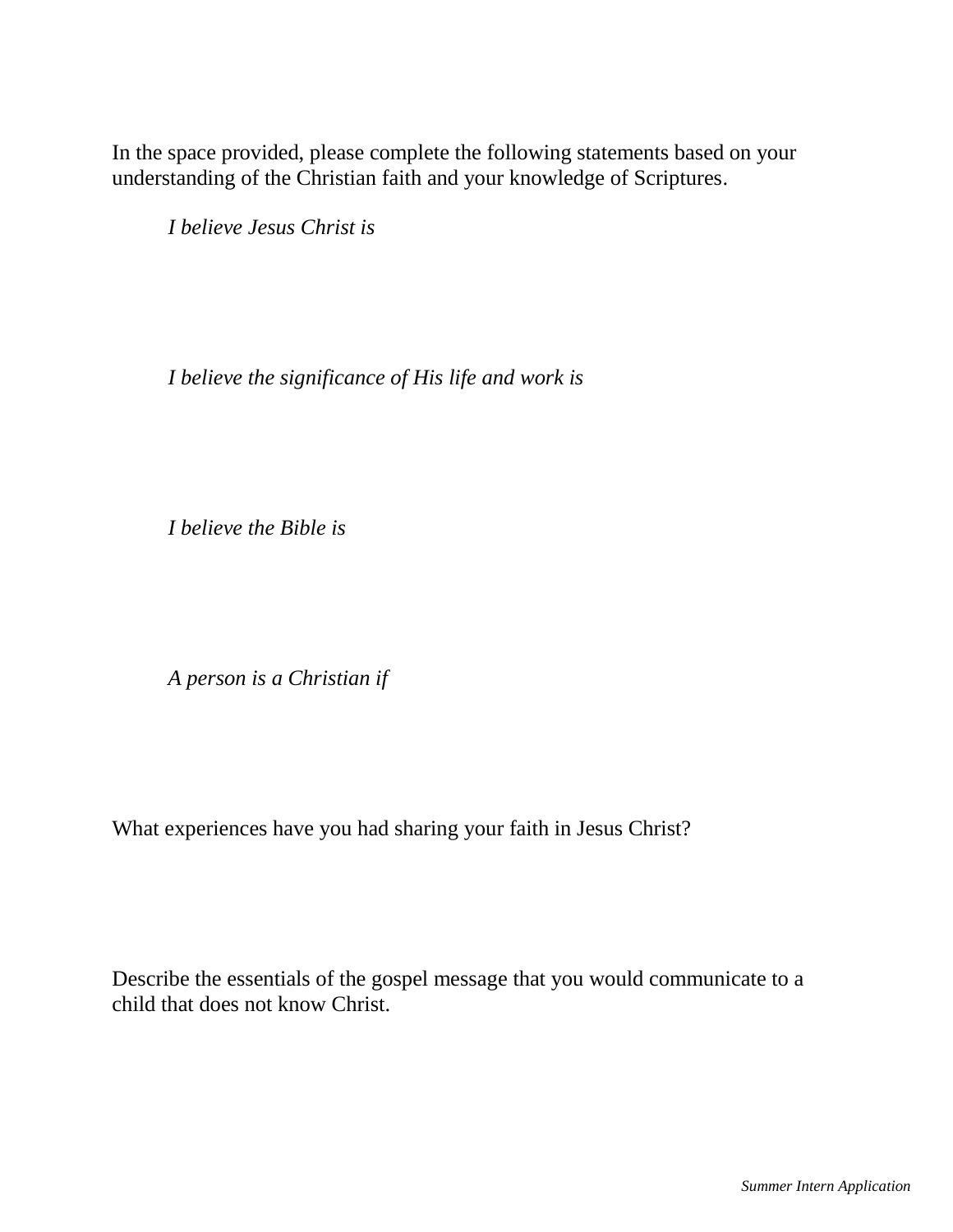Who is one person who has impacted your life for Christ in a very significant way? What about his or her character and lifestyle has impressed you?

What is one thing lacking in our culture today that children and adolescents need? Please explain.

When and how did you come to know Christ?

How have you seen Christ recently working in your life?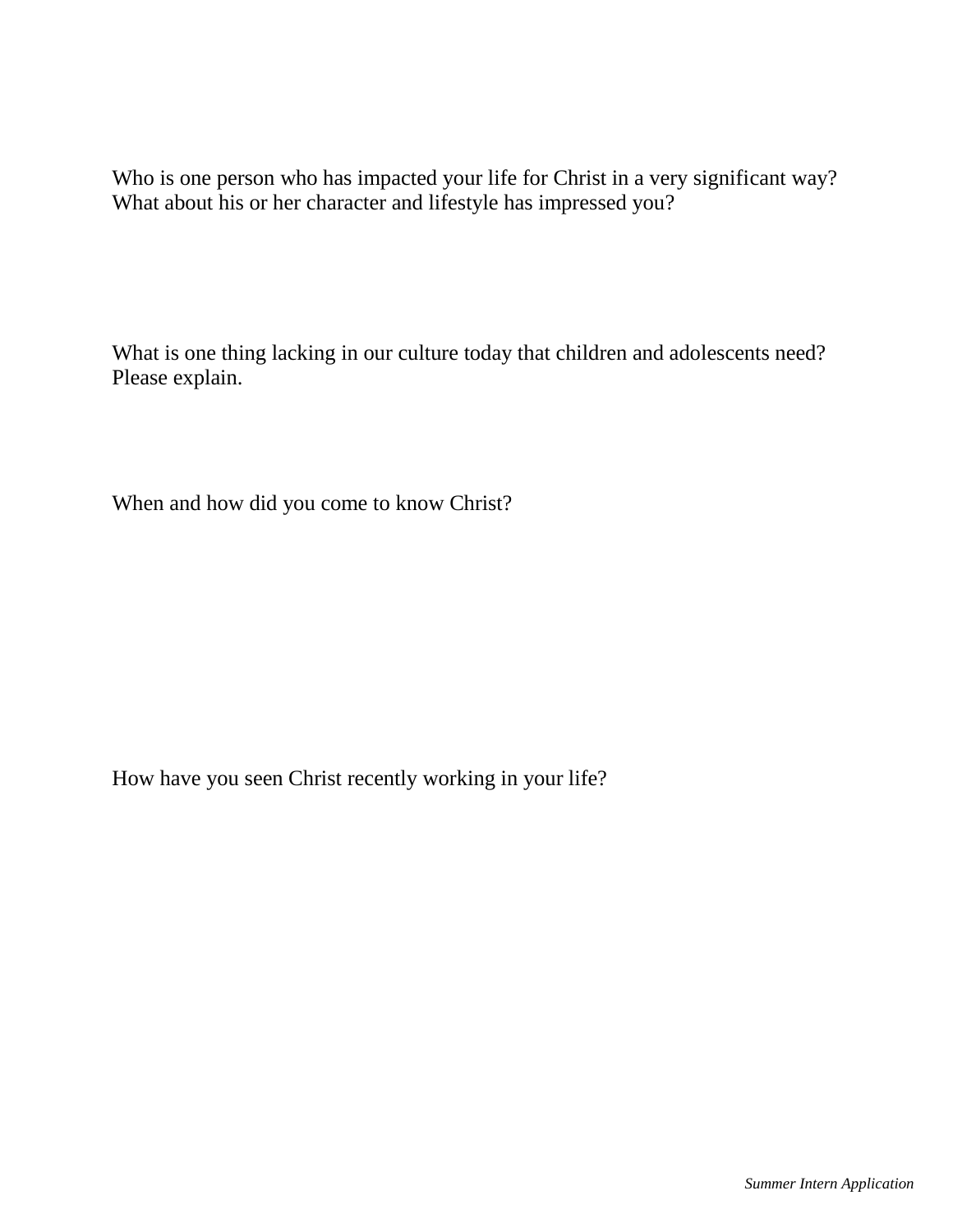| <b>Pastoral Recommendation</b><br><b>Children's Ministry Summer Intern</b><br>Mt. Lebanon Evangelical Presbyterian Church |                                                                                                                         |  |  |  |  |
|---------------------------------------------------------------------------------------------------------------------------|-------------------------------------------------------------------------------------------------------------------------|--|--|--|--|
| Please send to:                                                                                                           | Mt. Lebanon Evangelical Presbyterian Church<br>Attn: Children's Ministry<br>255 Washington Road<br>Pittsburgh, PA 15216 |  |  |  |  |
| Due by May 14                                                                                                             |                                                                                                                         |  |  |  |  |
|                                                                                                                           | Recommendation by:                                                                                                      |  |  |  |  |
|                                                                                                                           |                                                                                                                         |  |  |  |  |
|                                                                                                                           |                                                                                                                         |  |  |  |  |
|                                                                                                                           |                                                                                                                         |  |  |  |  |

How long have you known the applicant?

In what capacity?

How recently have you been in regular contact with him/her?

Please describe his/her maturity in Christ.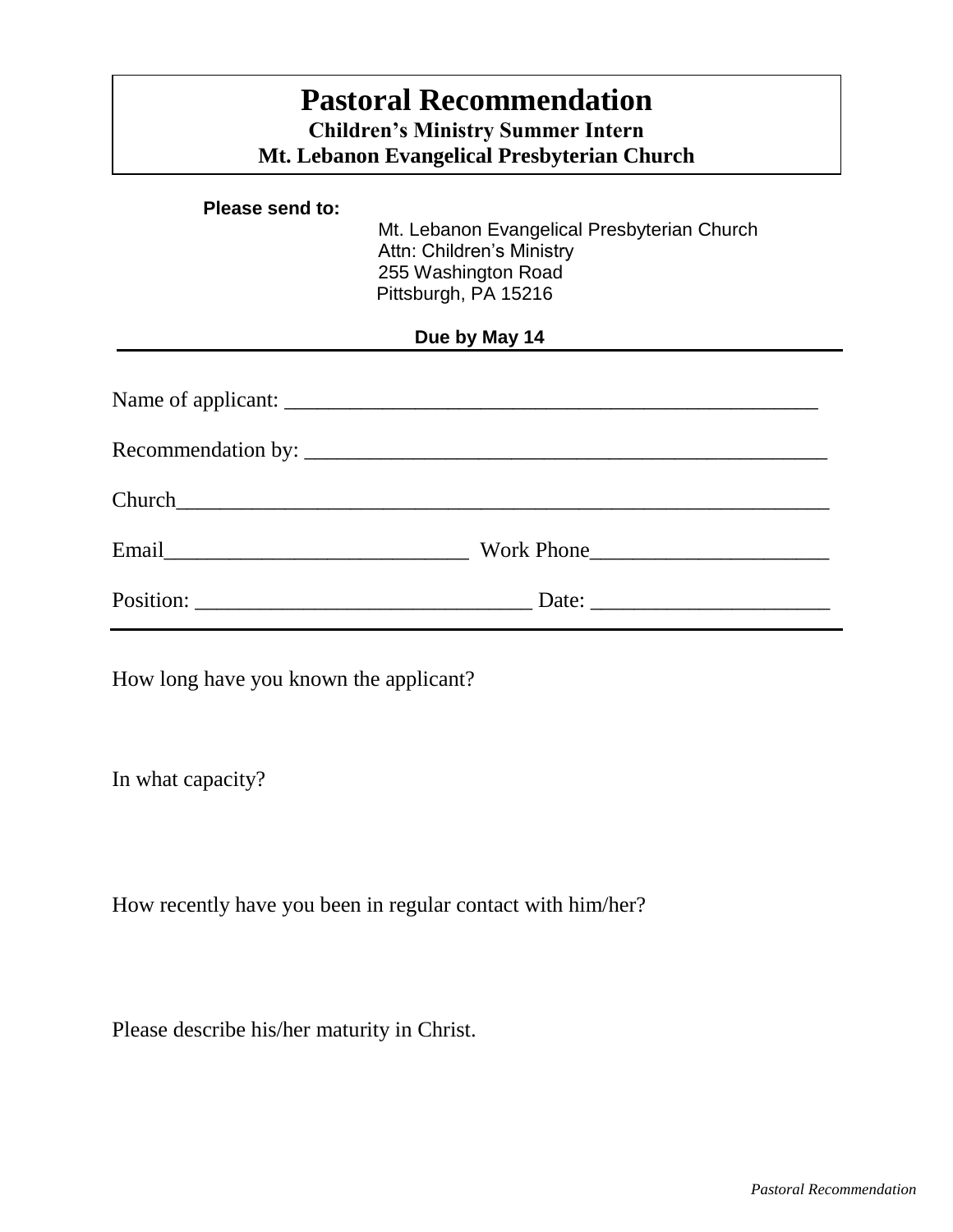|                                         | 1 – outstanding $2$ – very good $3$ – above average $4$ – adequate<br>$5$ – needs improvement $6$ – poor $7$ – unable to comment |              |                |                |                |                |   |                |
|-----------------------------------------|----------------------------------------------------------------------------------------------------------------------------------|--------------|----------------|----------------|----------------|----------------|---|----------------|
| Loves and supports others<br>Comment:   |                                                                                                                                  | $\mathbf{1}$ | $\overline{2}$ | $\mathfrak{Z}$ | $\overline{4}$ | 5 <sup>5</sup> | 6 | 7              |
| Follows through on tasks<br>Comment:    |                                                                                                                                  | $\mathbf{1}$ | $\overline{2}$ | 3 <sup>1</sup> | $\overline{4}$ | 5 <sup>5</sup> | 6 | $\overline{7}$ |
| Is a team player<br>Comment:            |                                                                                                                                  | $\mathbf{1}$ | $\overline{2}$ | $\overline{3}$ | $\overline{4}$ | 5 <sup>1</sup> | 6 | $\overline{7}$ |
| Is on time and reliable<br>Comment:     |                                                                                                                                  | $\mathbf{1}$ | $\overline{2}$ | $\mathfrak{Z}$ | 4              | 5 <sup>5</sup> | 6 | $\tau$         |
| Energy level and attitude<br>Comment:   |                                                                                                                                  | $\mathbf{1}$ | $\overline{2}$ | $\mathfrak{Z}$ | $\overline{4}$ | 5 <sup>5</sup> | 6 | $\overline{7}$ |
| <b>Communication skills</b><br>Comment: |                                                                                                                                  | $\mathbf{1}$ | $\overline{2}$ | $\overline{3}$ | $\overline{4}$ | 5 <sup>1</sup> | 6 | $\overline{7}$ |
| Knowledge of the Bible<br>Comment:      |                                                                                                                                  | $\mathbf{1}$ | $\overline{2}$ | $\overline{3}$ | $\overline{4}$ | 5 <sup>5</sup> | 6 | $\overline{7}$ |
| Leadership skills<br>Comment:           |                                                                                                                                  | $\mathbf{1}$ | $\overline{2}$ | $\mathfrak{Z}$ | $\overline{4}$ | 5 <sup>5</sup> | 6 | $\tau$         |
| Teachable<br>Comment:                   |                                                                                                                                  | $\mathbf{1}$ | $\overline{2}$ | $\overline{3}$ | $\overline{4}$ | 5              | 6 | $\overline{7}$ |

**Please rate the applicant using the following rating system and comment as you are able.**

Please comment on the applicant's involvement with your church or ministry

Additional Comments: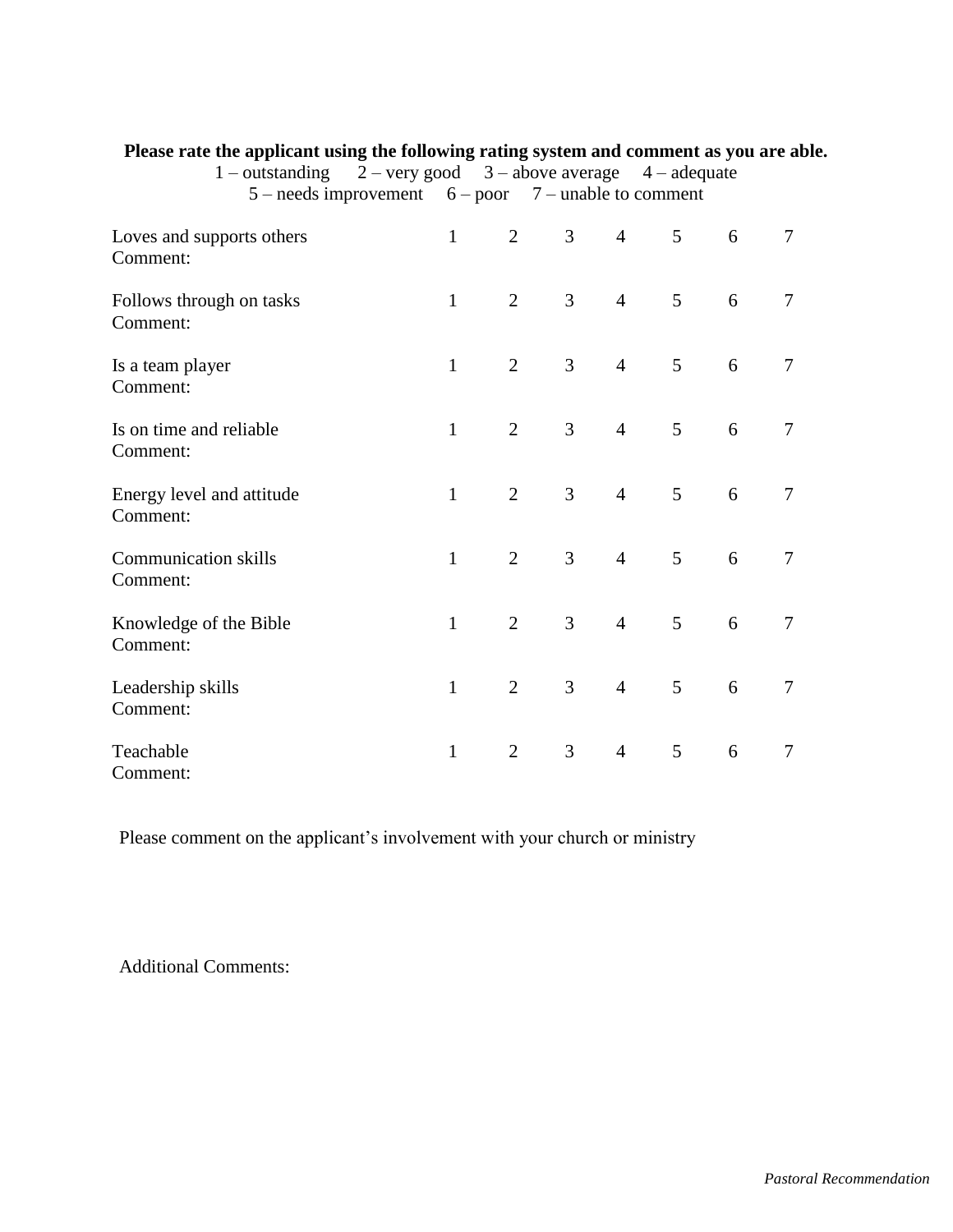### **General Qualifications**

- 1. A consistent, contagious, and fruitful relationship with Jesus Christ, exhibited by the Spirit as found in Galatians 5:22-23. A character that reflects Mark 12:28-33, Romans 12:1-2, 1 Timothy 3, and Titus 1.
- 2. A desire to serve and work with children for the sake of the Gospel.
- 3. Completion of the Summer Staff Application and the Pennsylvania Acts 33 & 34 clearance forms and FBI clearance.
- 4. Commitment to MLEPC's Mission, Beliefs, and Values as found on the church website at www.mlepc.org.

#### **Responsibilities & Duties**

- 1. Be intentional in daily devotional time with God
- 2. Assist the Children's Ministry Director in general administration needs, planning of summer events, communication with parents, children and MLEPC
- 3. Help prepare for and participate in neighborhood and park VBS's throughout the summer
- 4. Lead summer Children's Church and/or Sunday School
- 5. Plan and lead a weekly Tweener event and Bible study
- 6. Help plan and lead Children's programming during evening VBS discipleship groups.
- 7. Attend summer worship at MLEPC

#### **Supervision**

1. The Children's Ministry Director will meet weekly with the intern to review the weekly schedule, check-in, give any reports on ministry, and a have a time of devotions and prayer.